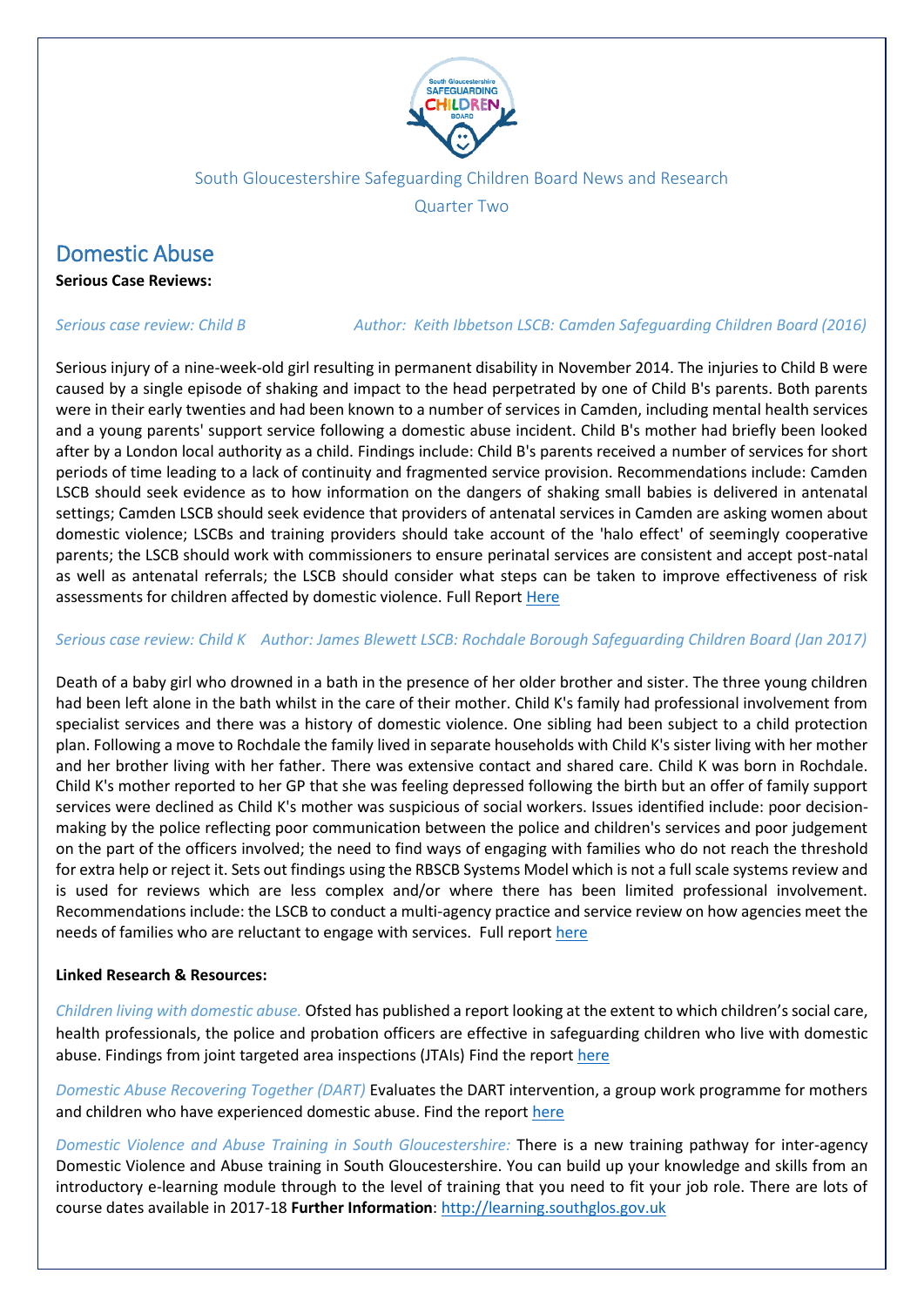## Adolescence

**Serious Case Reviews:**

### *Serious case review: Martin Author: Jane [Wonnacott](https://library.nspcc.org.uk/HeritageScripts/Hapi.dll/search2?SearchTerm=JANE+WONNACOTT&Fields=A&Media=%23&Dispfmt=B&SearchPrecision=10&DataSetName=LIVEDATA) Published by NSPCC on behalf of an unnamed London [local safeguarding children board](https://library.nspcc.org.uk/HeritageScripts/Hapi.dll/search2?SearchTerm=NSPCC+ON+BEHALF+OF+AN+UNNAMED+LOCAL+SAFEGUARDING+CHILDREN+BOARD&Fields=P&Media=%23&Dispfmt=B&SearchPrecision=10&DataSetName=LIVEDATA) (Spring 2017)*

Death of a 14-year-old boy in February 2016, initially thought to be due to suicide but, before the review was completed, an inquest determined the cause to be misadventure. Martin was an adolescent with mental health needs. His parents separated following domestic abuse by the father; the mother moved to London from a rural location to live with a new partner and two teenage daughters who had experienced a troubled childhood. Martin received special education provision, first from a home tutor and then in a special school outside the borough. Although there were worrying concerns about his emotional wellbeing at home and school in December 2015, a referral to children's social care was not made. Issues identified include: the challenge for professionals working with families where members have a range of complex needs; lack of coordination in provision of services across local authority boundaries; specific practice issues were found which highlight the dilemmas faced by front-line practitioners when exercising professional judgement in their safeguarding practice. Recommendations include: to strengthen the sharing of information to ensure a whole family approach when working with children in complex, blended families; to re-launch the CAMHS pathways within the borough; to review the effectiveness in which Education Health and Care plans are shared with health professionals and partner agencies should be asked that contracts with service providers include an expectation that they should fully participate in any serious case review process. Full report [here](https://library.nspcc.org.uk/HeritageScripts/Hapi.dll/filetransfer/2017AnonymousMartinOverview.pdf?filename=AA58F75CEDE68892A73FB681FE246B8371684F102152F0AA780A14959D3BCE5767137B3B2A935011CBAEC3068664FF681AA6D2524E357BAB96C006752CCD756759AD77BD1E389823A55CFAAE74B2EE64F46C611AD1724BE1AC50776135E4AAAFFECACF7BEE247BFC24B132894BF731ED6B33EB5FF9BB3CF94EF5D94AE5716835A9A8AB9BAD6357DF0E9CB32856FF4DCC025B2AB4DCB43599&DataSetName=LIVEDATA)

### *Serious case review: Harry Author: [Fergus](https://library.nspcc.org.uk/HeritageScripts/Hapi.dll/search2?SearchTerm=FERGUS+SMITH&Fields=A&Media=%23&Dispfmt=B&SearchPrecision=10&DataSetName=LIVEDATA) Smith LSCB: [Thurrock Local Safeguarding Children Board](https://library.nspcc.org.uk/HeritageScripts/Hapi.dll/search2?SearchTerm=THURROCK+LOCAL+SAFEGUARDING+CHILDREN+BOARD&Fields=P&Media=%23&Dispfmt=B&SearchPrecision=10&DataSetName=LIVEDATA) (June 2017)*

Death of a 16-year-old Black British boy of West African parentage in a young offender institution (YOI). He had a history of epilepsy and a post-mortem examination confirmed death from natural causes. Harry's parents separated when he was aged 5 after which he lived with his father and step-mother. A formal diagnosis of epilepsy was made at age 7. Neither primary nor secondary school records recorded this diagnosis and prescribed medication may not have always been ingested. His aggressive behaviour caused concern from age 13; he was excluded from school on several occasions and two separate assaults of railway ticket inspectors led to his detention in the YOI. Identifies findings: possible side effects of medication (aggression, impulsivity, violence) may not have been explored; no annual reviews by the GP practice of medication in 2009, 2010, 2012 or 2014 in accordance with practice policy; delay on the day of death by YOI staff to provide an immediate response including failure to use a 'pouch key' and to call emergency services; weaknesses in internal information sharing within the YOI. Makes recommendations to the YOI to strengthen its procedures around medical risk factors of under-18-year-olds; the health service provider at the YOI should undertake an audit of the ordering of medical tests to ensure procedural compliance; school nurses should alert teaching staff if a pupil has a diagnosis of epilepsy; NHS England should ensure that GP practices have policies in place with respect to regular medication reviews for children with epilepsy. Full repor[t here](https://library.nspcc.org.uk/HeritageScripts/Hapi.dll/filetransfer/2017ThurrockHarryOverview.pdf?filename=AA58F75CEDE68892A73FB681FE246B8371684F102152F0AA780A14959D3BCE5767137B3B2A935011CBAEC3068664FF681AA6D2524E357BAB96C006752CCD756759AD77BD1E389823A55CFAAE74B2EE64F46C611AD1724BE1AC50776135E4AAAFFECACF7BEE317DE638BA308555CC1DFE6B3ECD47D3BF2FE25DEB924DAF679F6C4D157128E0B279CCC3686605D39AEB776BD868235F22&DataSetName=LIVEDATA)

#### **Linked Research & Resources:**

*Adolescent service change and the edge of care.* Presents an overview of nine projects funded through the Children's Social Care Innovation Programme, looking at adolescents at the edge of care. Find repor[t here](http://reescentre.education.ox.ac.uk/wordpress/wp-content/uploads/2017/07/Thematic-Report-2017-AdolescentServiceChange_EdgeOfCare.pdf)

*Family and Adolescent Support Service (FASH)* Evaluates the Family and Adolescent Support Service (FASH), a service designed to introduce a radical change in the way support for children, adolescents and their families is organised in the Borough of Enfield. The model aimed to provide a full range of support services for children and young people over the age of 11 and their families. Find the repor[t here](https://www.gov.uk/government/uploads/system/uploads/attachment_data/file/625240/Evaluation_of_Enfield_Family_and_Adolescent_Support_Service.pdf)

## Child Sexual Exploitation

**Serious Case Reviews:**

*Serious case review: Jack Author: Stephen Ashley LSCB: Bradford Safeguarding Children Board (June 2017)*

A teenage boy, Jack, was sexually abused over several years from the age of 13, by multiple adult males. He had come out as gay to friends at school. The school had responded appropriately and his parents had sought help from the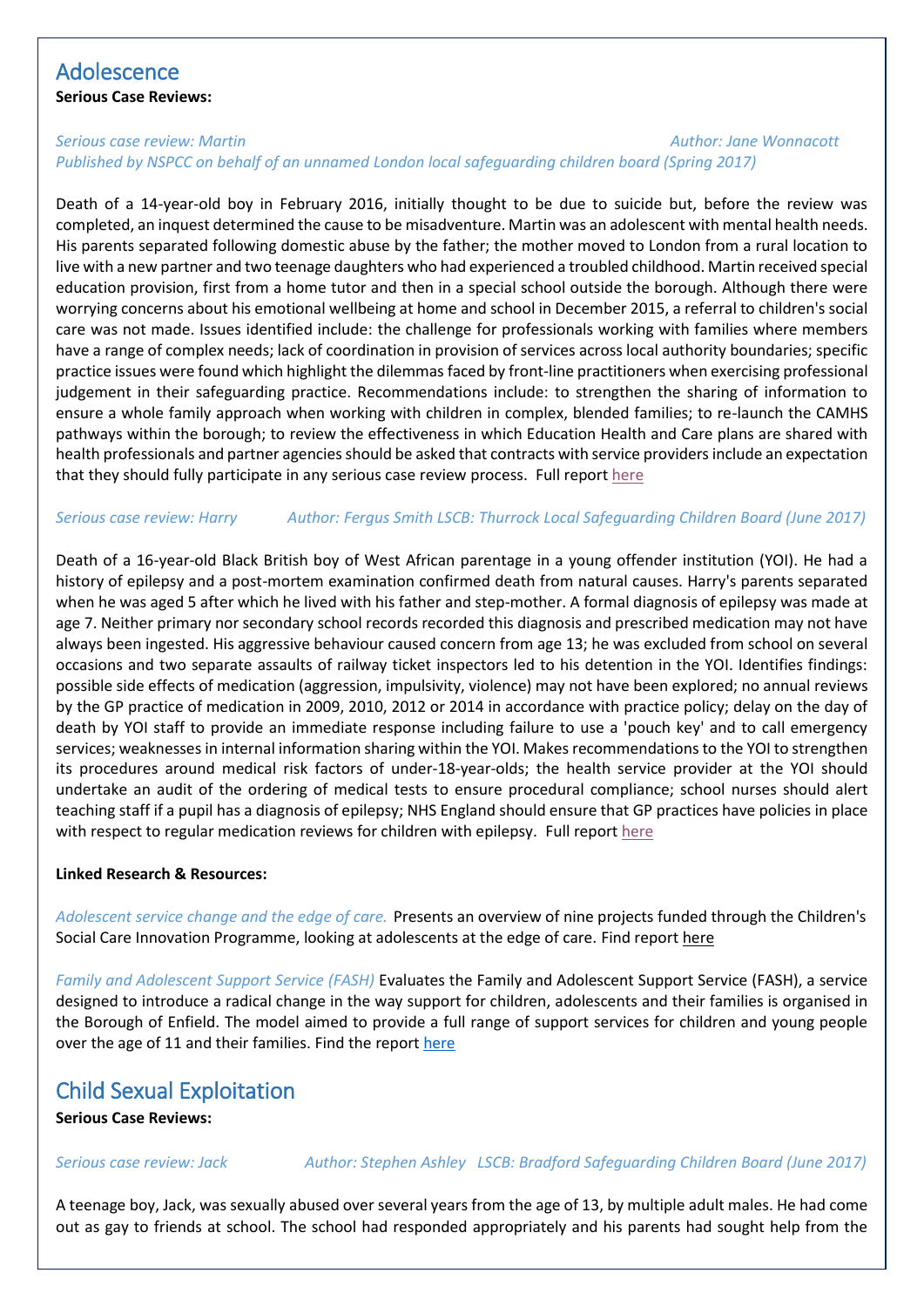family GP. He was visiting adult chat rooms, being groomed and meeting individuals who posed a severe risk to him. There was significant multi-agency support for Jack, but services were not effective in keeping him safe from abuse. Good practice identified by the school and GPs. Key learning: a lack of understanding of technology assisted abuse and its effects; restricting a young person's access to technology will not keep them safe; we must educate children, young people, carers and parents in how to keep safe whilst online; child protection procedures were inconsistently applied; a lack of coordinated support for families and young people; absence of leadership and planning. Review was conducted using a Partnership Learning Review model. Recommendations include: the need to investigate technology assisted abuse and consider local responses to protect children and young people; to seek assurance from Police and Children's Social Care that child protection processes are fit for purpose; and that issues relating to practice identified by this case are being dealt with. Full Repor[t Here](https://library.nspcc.org.uk/HeritageScripts/Hapi.dll/filetransfer/2017BradfordJackOverview.pdf?filename=AA58F75CEDE68892A73FB681FE246B8371684F102152F0AA780A14959D3BCE5767137B3B2A935011CBAEC3068664FF681AA6D2524E357BAB96C006752CCD756759AD77BD1E389823A55CFAAE74B2EE64F46C611AD1724BE1AC50776135E4AAAFFECACF7BEE2767F22EAE30945ACE1DEF7208F454C4BB30EE4FB2CC59AD43F1C35BE05D4950B32978082751097D8DA604965A71A1EB&DataSetName=LIVEDATA)

#### *Serious case review: Jeanette Author: Barry Raynes LSCB: [Calderdale Safeguarding Children Board](https://library.nspcc.org.uk/HeritageScripts/Hapi.dll/search2?SearchTerm=CALDERDALE+SAFEGUARDING+CHILDREN+BOARD&Fields=P&Media=%23&Dispfmt=B&SearchPrecision=10&DataSetName=LIVEDATA) (2016)*

Sexual exploitation of a girl when she was aged between 13 and 15 by a large number of British Asian men of Pakistani heritage. Jeanette had to care for her mother from a young age; she was neglected and physically abused by her father; her mother died when she was 13 and she subsequently lived without parental supervision. She spent time outside the family home in the company of older men who gave her cigarettes, alcohol and drugs. Following disclosure to the police, 54 suspects were arrested, and 25 were charged. Issues identified include: failure to allocate a consistent children's social care worker; lack of suitable forums to discuss children at risk; lack of action to 'disrupt' the activities of men who abuse children; a lack of systems, practices and procedures in services to children in need and children at risk of sexual exploitation. Recommendations include: that police and the LSCB ensure that regional statistics relating to perpetrators of child sexual abuse are accurate; that professionals working with children and young people are able to identify and act upon drug and/or alcohol use; to ensure that perseverance is still a key component of any training on child exploitation; to ensure that escalation procedures are fit for purpose and that all professionals are aware of their existence and are confident in using them; a version of this report to be commissioned by the LSCB to use with young teenagers to make them more aware of the dangers of child sexual exploitation. Full repor[t here](https://library.nspcc.org.uk/HeritageScripts/Hapi.dll/filetransfer/2016CalderdaleChildMJeanetteOverview.pdf?filename=AA58F75CEDE68892A73FB681FE246B8371684F102152F0AA780A14959D3BCE5767137B3B2A935011CBAEC3068664FF681AA6D2524E357BAB96C006752CCD756759AD77BD1E389823A55CFAAE74B2EE64F46C611AD1724BE1AC50776135E5AAAFFECACF7BEF2674FF2EAD2D825FE819CF712EEE55FB873CEA56F9C849AE4E7A36CE2AA5DC67DCD7FBBE310FA76BFB0F3FB03229F1BAAEDB9472D956F8D7D0AA7FA8&DataSetName=LIVEDATA)

### *Serious case review: Child Sexual Exploitation 1998 - 2016* Author: *Eleanor Stobart Author: [Eleanor](https://library.nspcc.org.uk/HeritageScripts/Hapi.dll/search2?SearchTerm=ELEANOR+STOBART&Fields=A&Media=%23&Dispfmt=B&SearchPrecision=10&DataSetName=LIVEDATA) Stobart LSCB: [Buckinghamshire Safeguarding Children Board\(](https://library.nspcc.org.uk/HeritageScripts/Hapi.dll/search2?SearchTerm=BUCKINGHAMSHIRE+SAFEGUARDING+CHILDREN+BOARD&Fields=P&Media=%23&Dispfmt=B&SearchPrecision=10&DataSetName=LIVEDATA)2017)*

Discusses all the cases of child sexual exploitation (CSE) in Buckinghamshire from 1998-2016. Since 1998 there have been more than 10 Thames Valley Police operations across the county involving up to 100 children and young people. In 2013 a serious case review was undertaken to examine the response to one young person (J), but the impact of CSE on the other young people has not been reviewed. Looks at the chronology of events starting in 1998 and the operations and reviews since then that have shed light on the experiences of young people and how professionals responded to them. Outlines reviews carried out by Thames Valley Police, Children's Social Care and Buckinghamshire Safeguarding Children Board and the Misunderstood audit of peer-on-peer sexual exploitation. Explores the voice of those affected including interviews with 16 survivors and victims and two parents. Points out that some had rebuilt their lives and moved on, while others lives had been irrevocably changed and appeared damaged, lost and alone. Identifies what needs to change in order to improve agencies' response to children, young people and adults facing CSE. Discusses evidence of improvement in tackling CSE, including the strategy and action plan developed by Buckinghamshire Safeguarding Children Board as well as Barnardo's RUSafe service, and the Swan Unit a multi-agency team working on CSE. The review makes 14 recommendations including: Buckinghamshire Safeguarding Children Board and Children's Social Care should facilitate discussions with organisations such as Young Carers, Youth Clubs and the Youth Service to ascertain how they can better engage with statutory agencies to safeguard young people at risk of CSE; Buckinghamshire Safeguarding Adults Board should bring agencies together to ensure there is an appropriate, effective and coordinated response available to victims of CSE as they become adults; the development of a strategy to engage with all communities within Buckinghamshire on CSE; the government should consider introducing a national central database of all licensed taxi drivers. Full report [here](http://www.bucks-lscb.org.uk/wp-content/uploads/Serious_Case_Reviews/CSE-Serious-Case-Review.pdf)

### **Linked Research & Resources:**

*About A Boy* The BBC has published a short film telling the story of "Ben" who was groomed and sexually abused from the age of 13, by 30 or 40 adult men. The abuse began shortly after he came out as gay on social media. [Listen](http://www.bbc.co.uk/programmes/b08y134b)  **[Here](http://www.bbc.co.uk/programmes/b08y134b)**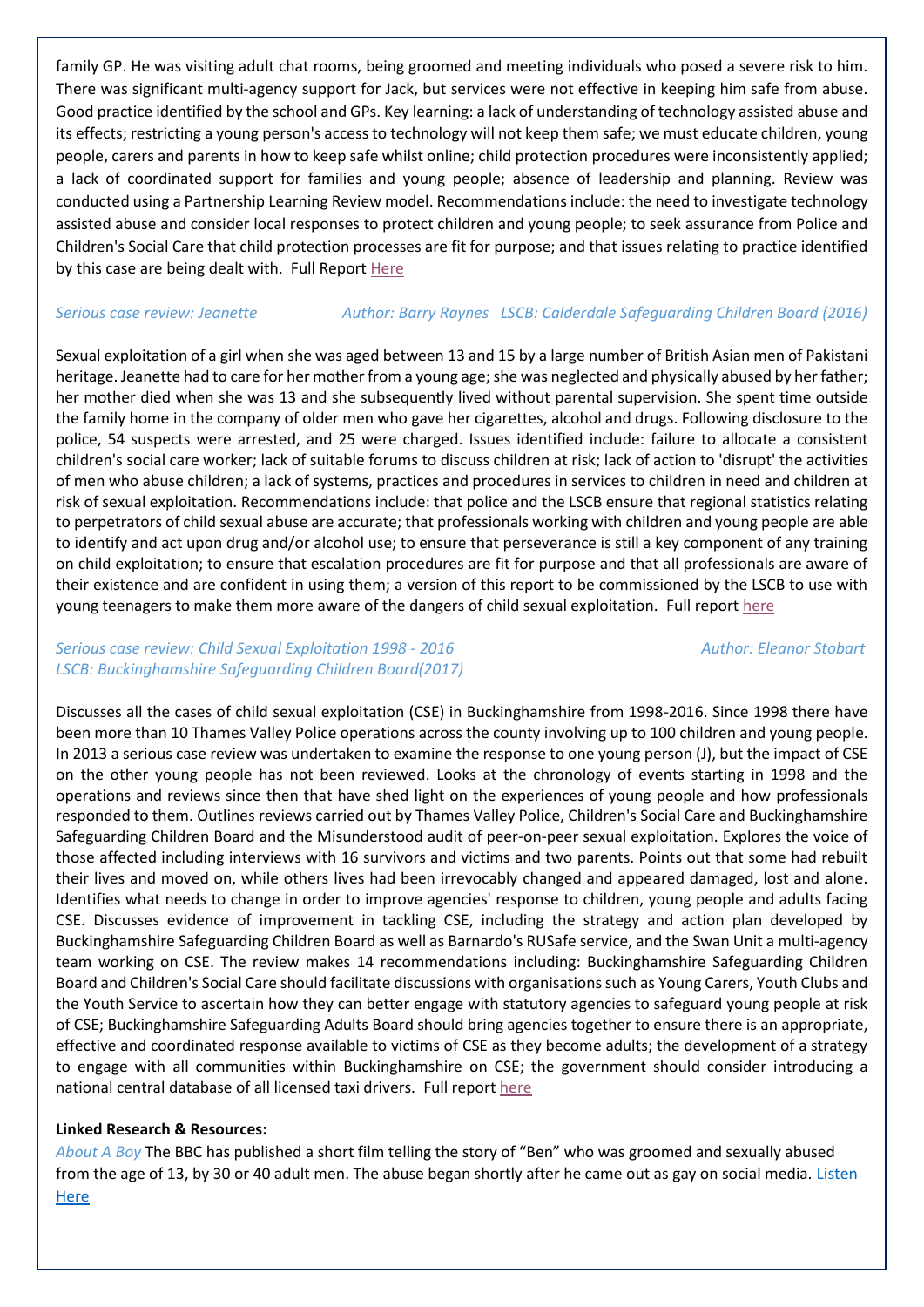*Supporting Parents of Sexually Exploited Young People.* The Centre of expertise on child sexual abuse has published findings from an evidence review looking at what helps parents to maintain or rebuild positive, supportive relationships when their child has been sexually exploited. Find report [here](https://www.csacentre.org.uk/research-publications/supporting-parents/evidence-review-by-sara-scott-and-di-mcneish-dmss-research/) and a helpful infographic [here](https://www.csacentre.org.uk/research-publications/supporting-parents/supporting-parents-infographic/)

*Talking About Social Media Use in Schools.* The UK Safer Internet Centre's blog advises teachers on supporting pupils to use social media in a healthy way. Find the article [here](https://www.saferinternet.org.uk/blog/back-school-top-tips-supporting-young-people-new-academic-year)

*Child Sexual Exploitation and Mental Health.* Presents an overview of eight projects in the Children's Social Care Innovation Programme that focused on young people who were experiencing or at risk of experiencing child sexual exploitation (CSE) or mental health issues. Find the report [here](http://reescentre.education.ox.ac.uk/wordpress/wp-content/uploads/2017/07/Thematic-report-2017-CSE_mentalhealth.pdf)

*Criminal exploitation of children and vulnerable adults: county lines guidance.* Guidance aimed at frontline staff who work with children, young people and potentially vulnerable adults. County lines is the police term for urban gangs supplying drugs to suburban areas and market and coastal towns using dedicated mobile phone lines. Find the report [here](https://www.gov.uk/government/uploads/system/uploads/attachment_data/file/626770/6_3505_HO_Child_exploitation_FINAL_web__2_.pdf)

*Barnardos and University of Bedfordshire.* Barnardo's in partnership with the University of Bedfordshire have published a number of rapid evidence assessments that will support service development for those working directly with victims or those at risk: [Outreach work CSE](https://www.beds.ac.uk/__data/assets/pdf_file/0005/540491/FINAL-REA-21.pdf?bcsi_scan_3316d075d5e073ed=0&bcsi_scan_filename=FINAL-REA-21.pdf) Direct Work with Sexually Exploited or at Risk Children [CSE Prevention](https://www.beds.ac.uk/__data/assets/pdf_file/0004/540490/FINAL-REA-1.pdf?bcsi_scan_3316d075d5e073ed=1)

# Children with Additional Needs/Substance Abuse

#### **Serious Case Reviews:**

#### *Serious case review: Child A Authors: Jane [Wiffin](https://library.nspcc.org.uk/HeritageScripts/Hapi.dll/search2?SearchTerm=JANE+WIFFIN&Fields=A&Media=%23&Dispfmt=B&SearchPrecision=10&DataSetName=LIVEDATA) and Dave [Peplow](https://library.nspcc.org.uk/HeritageScripts/Hapi.dll/search2?SearchTerm=DAVE+PEPLOW&Fields=A&Media=%23&Dispfmt=B&SearchPrecision=10&DataSetName=LIVEDATA) LSCB: [Hertfordshire Safeguarding Children Board](https://library.nspcc.org.uk/HeritageScripts/Hapi.dll/search2?SearchTerm=HERTFORDSHIRE+SAFEGUARDING+CHILDREN+BOARD&Fields=P&Media=%23&Dispfmt=B&SearchPrecision=10&DataSetName=LIVEDATA) (Nov 2016)*

Discovery of multiple injuries resulting from the severe physical abuse of Child A, aged eight, in March 2013. Mother and stepfather were arrested and bailed. A member of the extended family was convicted of offences arising from Child A's physical abuse in 2016. Child A was born prematurely when his mother was in her teens. He suffers from cerebral palsy and is profoundly deaf. Due to his disability, he had been a child in need since birth, receiving services from children's social care, occupational therapy, speech and language services and he attended a specialist school. Stepfather had a history of domestic abuse, drug and alcohol problems and criminality; mother had physical health problems and was arrested for assault. The police, stepfather's probation officer and his drug and alcohol service made referrals to children's social care. Following child protection enquiries, concerns were substantiated but Child A and his siblings were not judged to be at continued risk. Findings include: there is multi-agency confusion about the child in need processes for disabled children leaving them without effective outcome-focussed plans and multiagency reviews; there's an unwillingness to label the early signs of poor quality care provided to disabled children as neglect leaving those children's needs unaddressed. Uses the Social Care Institute for Excellence (SCIE) learning together systems model and poses questions for the local safeguarding children board (LSCB) based on the findings. Recommendations include: the LSCB should explore how embedded the "think family" agenda is and take remedial action as appropriate. Full report [here](https://library.nspcc.org.uk/HeritageScripts/Hapi.dll/filetransfer/2016HertfordshireChildAOverview.pdf?filename=AA58F75CEDE68892A73FB681FE246B8371684F102152F0AA780A14959D3BCE5767137B3B2A935011CBAEC3068664FF681AA6D2524E357BAB96C006752CCD756759AD77BD1E389823A55CFAAE74B2EE64F46C611AD1724BE1AC50776135E5AAAFFECACF7BEF2D70E13EAE30945AF714E56B22C159DFA13DCA77EAD94FBD686924922CA8DF2700988F655F9209BBD71499A65261F1FCA5A7F4CDA25ECD&DataSetName=LIVEDATA)

#### *Serious case review into services provided to Child S and Family Author: Alan <i>Author: Alan [Bedford](https://library.nspcc.org.uk/HeritageScripts/Hapi.dll/search2?SearchTerm=ALAN+BEDFORD&Fields=A&Media=%23&Dispfmt=B&SearchPrecision=10&DataSetName=LIVEDATA) LSCB: [Waltham Forest Safeguarding Children Board](https://library.nspcc.org.uk/HeritageScripts/Hapi.dll/search2?SearchTerm=WALTHAM+FOREST+SAFEGUARDING+CHILDREN+BOARD&Fields=P&Media=%23&Dispfmt=B&SearchPrecision=10&DataSetName=LIVEDATA) (May 2017)* **Death**

of 3-year-old Child S, cause unknown, in summer 2014, six months after moving to a London Borough. Child S had lived for most of his/her life in another Local Authority. Child S's mother had a history of long term substance misuse. Child S, a sibling Child Y, and the mother were known to Children's Social Care (CSC), universal and specialist health and disability services, pre-school support services and drug support services in both local authorities. Child S had been the subject of a Child Protection Plan in 2013 but removed from the plan in the same year. Child S had serious health concerns from birth, eventually identified as cerebral palsy. Contact with all agencies was sporadic and featured many missed appointments. When the family moved to the London Borough there were concerns about the lack of support for Child S's health in the transition. Learning points focus on: coordination and leadership; escalation of concerns; core and follow up assessments; continuity in social work practice; healthy scepticism about long term drug use; reporting and sharing information in drug services; experience of the child; transferring information between areas;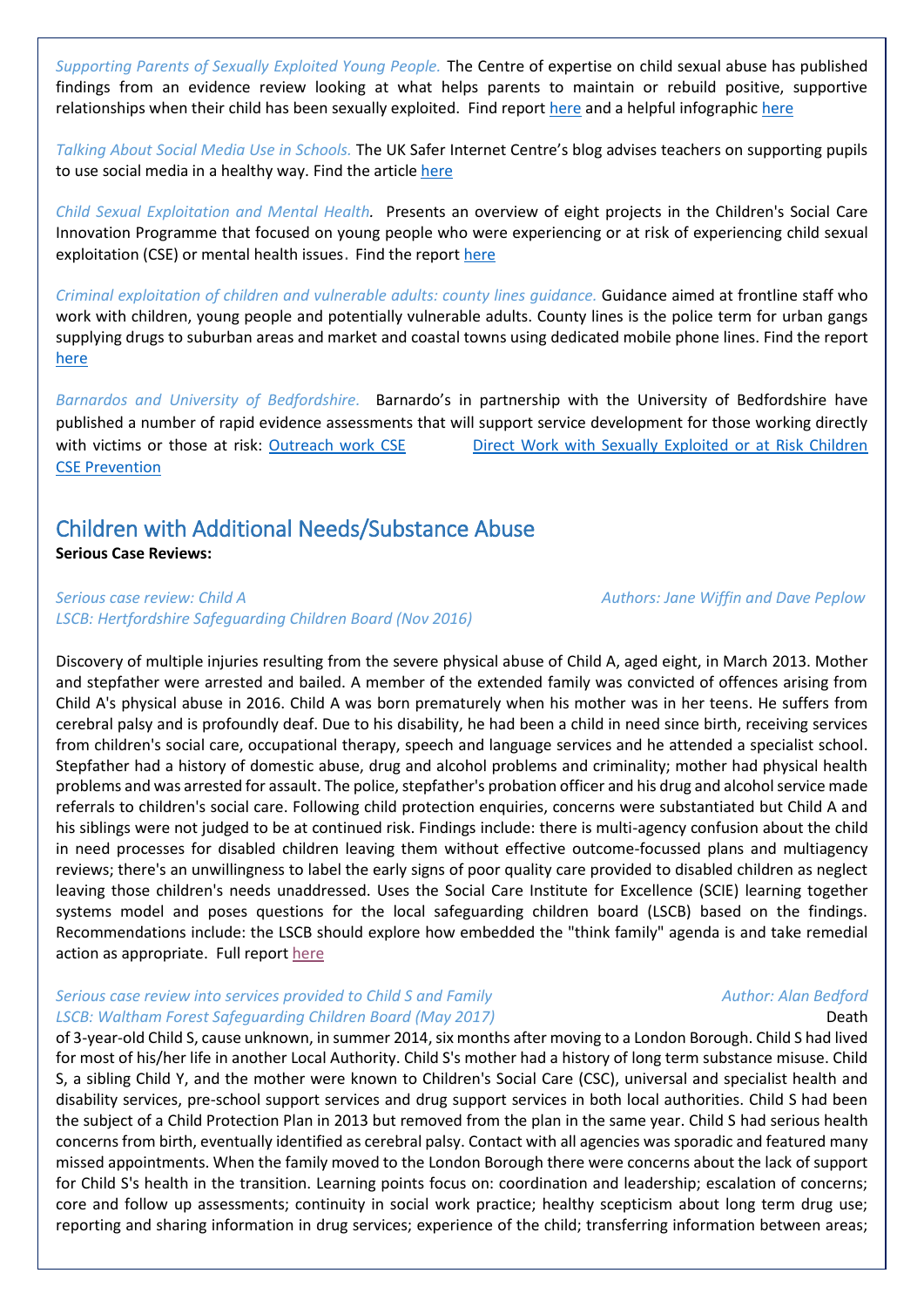hidden men; safeguarding children with disabilities; police sharing information. Recommendations for the two LSCBs include: pre-birth planning and assessment appropriate with drug using parents; Children in Need meetings properly recorded and CSC assessments up to date; compliance with 2009 guidance on safeguarding children with disabilities; review compliance on transferring cases; embedding healthy scepticism about long term drug using parents. Full report [here](https://library.nspcc.org.uk/HeritageScripts/Hapi.dll/filetransfer/2017WalthamForestChildSOverview.pdf?filename=AA58F75CEDE68892A73FB681FE246B8371684F102152F0AA780A14959D3BCE5767137B3B2A935011CBAEC3068664FF681AA6D2524E357BAB96C006752CCD756759AD77BD1E389823A55CFAAE74B2EE64F46C611AD1724BE1AC50776135E4AAAFFECACF7BEE3274FF3EA03E8B78EB0EE96A33C159DFA13DD877EAD94FBD686924922CA8DF01B2E4AA655F9209641936F974AE746C00ADA470EB0441C0&DataSetName=LIVEDATA)

#### **Linked Research & Resources:**

*Innovation in social care assessments for disabled children research report*. Find the repor[t here](https://www.gov.uk/government/uploads/system/uploads/attachment_data/file/624843/Innovation_in_social_care_assessments_for_disabled_children.pdf)

## Safe Sleeping/Substance Abuse

**Serious Case Reviews:**

#### *Serious case review: Child D Author: Helen [Davies](https://library.nspcc.org.uk/HeritageScripts/Hapi.dll/search2?SearchTerm=HELEN+DAVIES&Fields=A&Media=%23&Dispfmt=B&SearchPrecision=10&DataSetName=LIVEDATA) LSCB: [Swindon Local Safeguarding Children Board](https://library.nspcc.org.uk/HeritageScripts/Hapi.dll/search2?SearchTerm=SWINDON+LOCAL+SAFEGUARDING+CHILDREN+BOARD&Fields=P&Media=%23&Dispfmt=B&SearchPrecision=10&DataSetName=LIVEDATA) (2016)*

Death of a 2 week old baby boy, Child D who was found dead on the sofa after his mother fell asleep whilst breast feeding. Child D was born prematurely and had been at home for four days at the time of his death. His mother was visited by midwives, his health visitor and his social worker in the days when he was bought home. Child S had a sibling Child C living in the same home who was designated as a child in need. The mother also has 2 other children removed from her care. Child D's mother spent much of her childhood in care and was known to misuse alcohol, took several overdoses and moved frequently to escape from domestic abuse. Key issues include: communication between agencies; professional standards; mother's impact on staff; safe sleeping; the impact of parental ill health; and hospitalisation. Methodology used is in keeping with the underlying principles of the Statutory Guidance set out in Working Together 2015. Recommendations include: training for staff about working with men; use of chronologies; identifying sexual exploitation; and assessing parental capacity to change. Full Repor[t Here](https://library.nspcc.org.uk/HeritageScripts/Hapi.dll/filetransfer/2016SwindonChildDOverview.pdf?filename=AA58F75CEDE68892A73FB681FE246B8371684F102152F0AA780A14959D3BCE5767137B3B2A935011CBAEC3068664FF681AA6D2524E357BAB96C006752CCD756759AD77BD1E389823A55CFAAE74B2EE64F46C611AD1724BE1AC50776135E5AAAFFECACF7BEF3662FA24AC30887DEC15E07D03CD47D3BF2FE25DEB924DAF67874CA9AA7028E0B227672E42710FB6F9E00825D0D239F72C&DataSetName=LIVEDATA)

#### *Serious case review: Child B Author[: Mick](https://library.nspcc.org.uk/HeritageScripts/Hapi.dll/search2?SearchTerm=MICK+MUIR&Fields=A&Media=%23&Dispfmt=B&SearchPrecision=10&DataSetName=LIVEDATA) Muir LSCB: [Staffordshire Safeguarding Children Board](https://library.nspcc.org.uk/HeritageScripts/Hapi.dll/search2?SearchTerm=STAFFORDSHIRE+SAFEGUARDING+CHILDREN+BOARD&Fields=P&Media=%23&Dispfmt=B&SearchPrecision=10&DataSetName=LIVEDATA) (Jan 2017)*

Death of a 14-month old girl in July 2014. Cause of death was not ascertained but there were concerns that Child B had died while co-sleeping with her mother and maternal grandmother, who were both believed to have been under the influence of alcohol. Child B and her siblings were on a child protection plan under the category of neglect due to concerns about their mother's alcohol misuse. Mother was involved with a number of agencies, and practitioners described her as being pleasant, intelligent, and having insight into her difficulties. In total there were five critical incidents related to the children's mother's alcohol misuse. Key findings include: there was evidence of poor practice and a number of missed opportunities to safeguard Child B and her siblings; there was a tendency to parent-centred practice; Child B's mother was involved with a number of agencies yet was not challenged or confronted about her behaviour; there were no records of any inter-agency communication before the initial child protection conference; professionals did not listen to Child B's siblings who said they were left to care for Child B and did not want to live with their mother; there was failure to involve birth fathers in assessment and planning. Uses the Social Care Institute for Excellence (SCIE) Learning Together systems methodology. Makes recommendations around involving fathers and other significant men connected to a child in child protection cases; listening to the voice of the child; and interagency communication. Full report [here](https://library.nspcc.org.uk/HeritageScripts/Hapi.dll/filetransfer/2017StaffordshireChildBOverview.pdf?filename=AA58F75CEDE68892A73FB681FE246B8371684F102152F0AA780A14959D3BCE5767137B3B2A935011CBAEC3068664FF681AA6D2524E357BAB96C006752CCD756759AD77BD1E389823A55CFAAE74B2EE64F46C611AD1724BE1AC50776135E4AAAFFECACF7BEE3661F22CAE30945AF714E56B22C159DFA13DC977EAD94FBD686924922CA8DFD8277B86655F92097107EB3EBB29DB4F8F206B0287150F1D&DataSetName=LIVEDATA)

#### **Linked Research & Resources:**

*How Parental Substance Misuse Affects Children.* Community Care has published key points from a review looking at the research into the impact of parental substance misuse on children, as well as examples of effective interventions. Read the article [here](http://www.communitycare.co.uk/2017/08/18/parental-substance-misuse-affects-children-key-points-research/)

*Safe Sleeping Guidance* fro[m The Lullaby Trust](https://www.lullabytrust.org.uk/safer-sleep-advice/) and [NHS Choices](http://www.nhs.uk/conditions/pregnancy-and-baby/pages/reducing-risk-cot-death.aspx)

## Sexual Abuse

**Serious Case Reviews:**

*Serious case review: Child P LSCB: [Norfolk Safeguarding Children Board](https://library.nspcc.org.uk/HeritageScripts/Hapi.dll/search2?SearchTerm=NORFOLK+SAFEGUARDING+CHILDREN+BOARD&Fields=P&Media=%23&Dispfmt=B&SearchPrecision=10&DataSetName=LIVEDATA) (2016)*

Sexual abuse of a 15-year-old girl by her step-father. Child P disclosed two incidents of sexual abuse in 2014. Stepfather received custodial sentence and mother imprisoned for her knowledge of and failure to prevent the offences.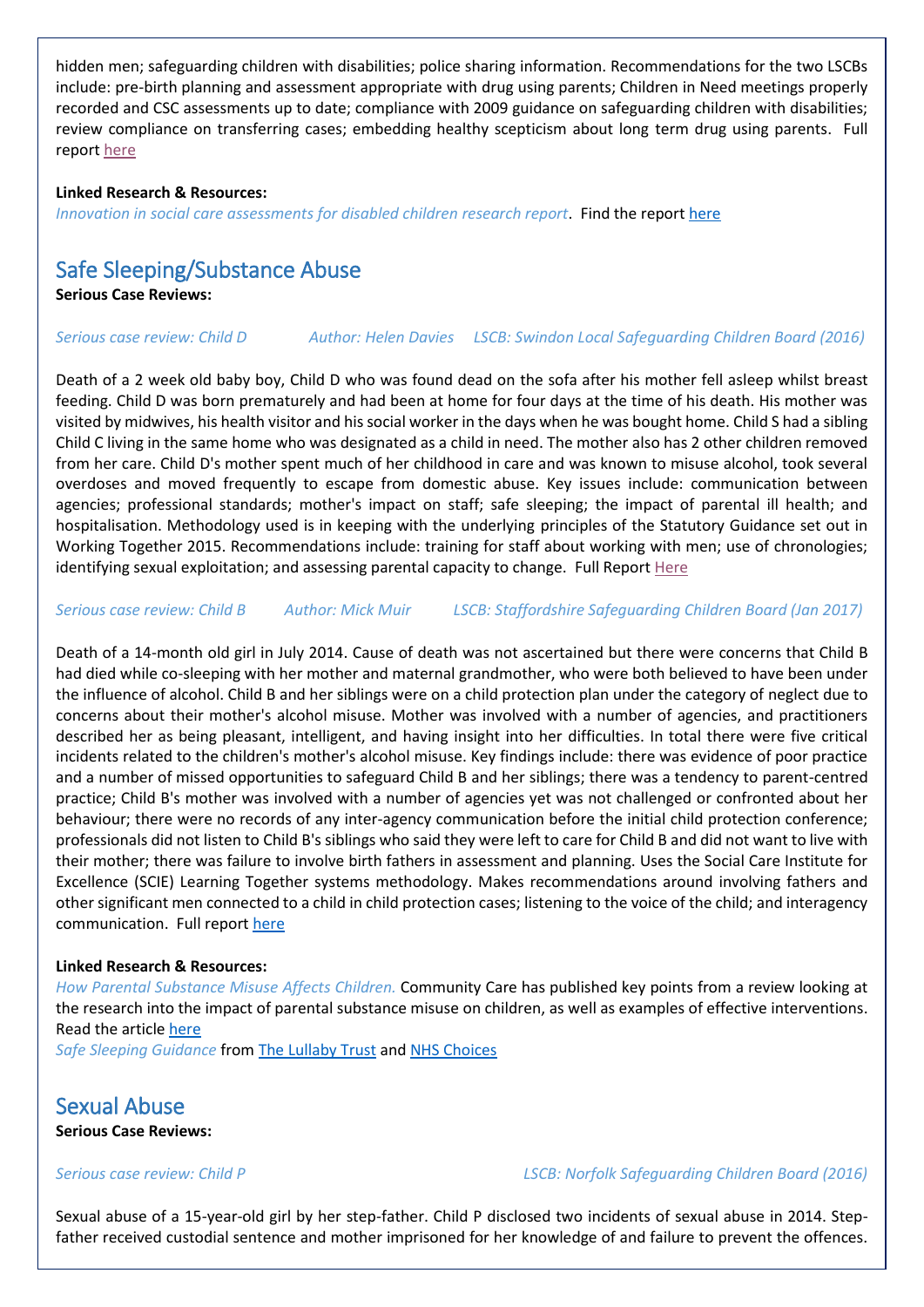Step-father was a known sex offender and was involved with the family for 10 years. Convicted of indecent assault on his 14-year-old sister in 2001 and placed on the sex offenders' register. In 2006 he was arrested on suspicion of indecent assault on the 14-year-old half-sister of Child P's mother. History of domestic abuse. Child P's mother had a blood disorder (which Child P believed to be life threatening) and was taking medication for depression; learning difficulties noted. Children's Social Care drew up four written agreements with Child P's mother in the period 2006- 2014 where she promised not to allow her partner unsupervised contact with Child P. Child P was known to children's services and had frequent visits to A&E and GP during her childhood with conditions including ear infection, stomach upset; accidental scalding, a low weight was consistently recorded. Low mood reported and referral made to CAMHS. History of poor attendance at school and evidence she was being bullied. Evidence of physical abuse by mother. Key findings include: insufficient knowledge on the part of children's social care about how sex offenders operate; and fragmentation of available intelligence within / across agencies. Recommendations include: developing guidance for managing school absences reported by parents as health-related; mandatory training for social workers about working with adults known to pose a risk to children; training on the impact of domestic abuse for school nurses; and GP safeguarding policies should include processes for responding to safeguarding enquiries. Full Report [Here](https://library.nspcc.org.uk/HeritageScripts/Hapi.dll/filetransfer/2016norfolkchildpoverview.pdf?filename=AA58F75CEDE68892A73FB681FE246B8371684F102172D08A780A14959D3BCE5747137B3B2A935011CB8EC3068664FF481AA6D2524E357BABB6C006752CCD7567598D77BD1E189823A55CFAAE5492EE64F46C611AD1526BE1AC50776135E5AAAFFECACF7BEF0B7AE12CA7338D5DEC15E07D37ED47D3BF2FE25DEB924DAF674EA45A547128E0B2171F9DBD1BBEF3369E2311A913062E45&DataSetName=LIVEDATA)

#### **Linked Research & Resources:**

*What Children are Telling ChildLine about Sexual Abuse.* Find the report [here](https://www.nspcc.org.uk/globalassets/documents/research-reports/getting-help-childline-sexual-abuse-children-accessing-services.pdf) *Lucy Faithfull Foundation* research about Child Sexual Abuse. Find their research [here](https://www.lucyfaithfull.org.uk/our-research.htm)

## Risk Assessment; Parents in the Criminal Justice System

**Serious Case Reviews:**

*Serious case review: Child R Author: Moira [Murray](https://library.nspcc.org.uk/HeritageScripts/Hapi.dll/search2?SearchTerm=MOIRA+MURRAY&Fields=A&Media=%23&Dispfmt=B&SearchPrecision=10&DataSetName=LIVEDATA) LSCB: [Haringey Safeguarding Children Board](https://library.nspcc.org.uk/HeritageScripts/Hapi.dll/search2?SearchTerm=HARINGEY+SAFEGUARDING+CHILDREN+BOARD&Fields=P&Media=%23&Dispfmt=B&SearchPrecision=10&DataSetName=LIVEDATA) (2016)*

Death of a 6-month-old child due to traumatic head injury in January 2015. Father was found guilty of murder in December 2015. On 23 January 2015 Child R was taken to hospital by ambulance following cardiac arrest at home whilst in the care of the father. Bruises and injuries were seen to be consistent with physical abuse and traumatic brain injury. Child R died on 26 January. Child R was living with his parents, who were both East European, and older sibling. In 2002, the mother was convicted of murder in her country of origin, and after a serving 9 years in prison she broke her parole in 2012 to come to England. In January 2014 whilst pregnant with Child R she was served with a European Arrest Warrant and bailed whilst awaiting extradition. Father had a history of drugs, shoplifting, and alcohol-related aggressive behaviour. The family had had limited contact with agencies. Key issues identified: agencies failed to undertake a risk assessment once the criminal background of the mother was known. Identifies learning for the police, the courts and the probation service. Good practice identified include: the actions of the safeguarding midwifery team in attempting to find out whether the mother presented any risk. Recommendations include: when police are asked to undertake a welfare check on a family by health agencies or children's services there is an understanding of what this means; ensure that the judiciary is made aware of the importance of considering any safeguarding risks to the children of foreign nationals convicted of serious and violent offences. Full report [here](https://library.nspcc.org.uk/HeritageScripts/Hapi.dll/filetransfer/2016HaringeyChildROverview.pdf?filename=AA58F75CEDE68892A73FB681FE246B8371684F102152F0AA780A14959D3BCE5767137B3B2A935011CBAEC3068664FF681AA6D2524E357BAB96C006752CCD756759AD77BD1E389823A55CFAAE74B2EE64F46C611AD1724BE1AC50776135E5AAAFFECACF7BEF2D74E123A6388347C714E57523D07EC0A82BFD51F9CB13BB656A197843CE048102E742C3FD100AB81CCB3496ECA57C28D361&DataSetName=LIVEDATA)

#### *Serious case review: Philip, (and his siblings, John and Darren)* Author: *Jane [Wiffin](https://library.nspcc.org.uk/HeritageScripts/Hapi.dll/search2?SearchTerm=JANE+WIFFIN&Fields=A&Media=%23&Dispfmt=B&SearchPrecision=10&DataSetName=LIVEDATA) LSCB: [Gloucestershire Local Safeguarding Children Board](https://library.nspcc.org.uk/HeritageScripts/Hapi.dll/search2?SearchTerm=GLOUCESTERSHIRE+LOCAL+SAFEGUARDING+CHILDREN+BOARD&Fields=P&Media=%23&Dispfmt=B&SearchPrecision=10&DataSetName=LIVEDATA) (2016)*

Serious, non-accidental injuries to "Philip", aged three. Mother's partner pleaded guilty to grievous bodily harm and was sentenced to three years imprisonment. Mother pleaded guilty and received a sentence of 12 months, suspended for 12 months. Philip and his brothers, aged 10 and five, were placed with a relative. In nine months, the police, GP and nursery staff made six referrals about the family to children's social care. Concerns included: poor home environment, mother's parenting difficulties and extensive bruising on Philip's body. After the fifth referral, Child in Need (CIN) processes were initiated. Family received support from the children's centre, health visitor, community nursery nurse and family support worker. Family history included: mother and father's substance misuse; father's threatening behaviour; mother and her new partner's offending behaviour. Findings include: the importance of formal early help in keeping children safe; the need for more child-focussed practice, less reliance on parental self-report and greater recognition of the role of fathers / father figures; the importance of effective decision-making and assessment in the management of physical abuse. Recommendations include: Gloucestershire Safeguarding Children Board should review the guidance for all professionals on the assessment of potential non-accidental injury and ensure it is compliant with NICE Guidelines, including information provided to paediatricians prior to child protection medical. Full report [here](https://library.nspcc.org.uk/HeritageScripts/Hapi.dll/filetransfer/2016GloucestershirePhilipOverview.pdf?filename=AA58F75CEDE68892A73FB681FE246B8371684F102152F0AA780A14959D3BCE5767137B3B2A935011CBAEC3068664FF681AA6D2524E357BAB96C006752CCD756759AD77BD1E389823A55CFAAE74B2EE64F46C611AD1724BE1AC50776135E5AAAFFECACF7BEF2279FC3FAB3A954AE10EFF712EF054E6A530E751ECF34BAE737A3AD92BE2C97494EBD23CE4DFD8970677B51162402A1F4F6B62DB55516C80B4&DataSetName=LIVEDATA)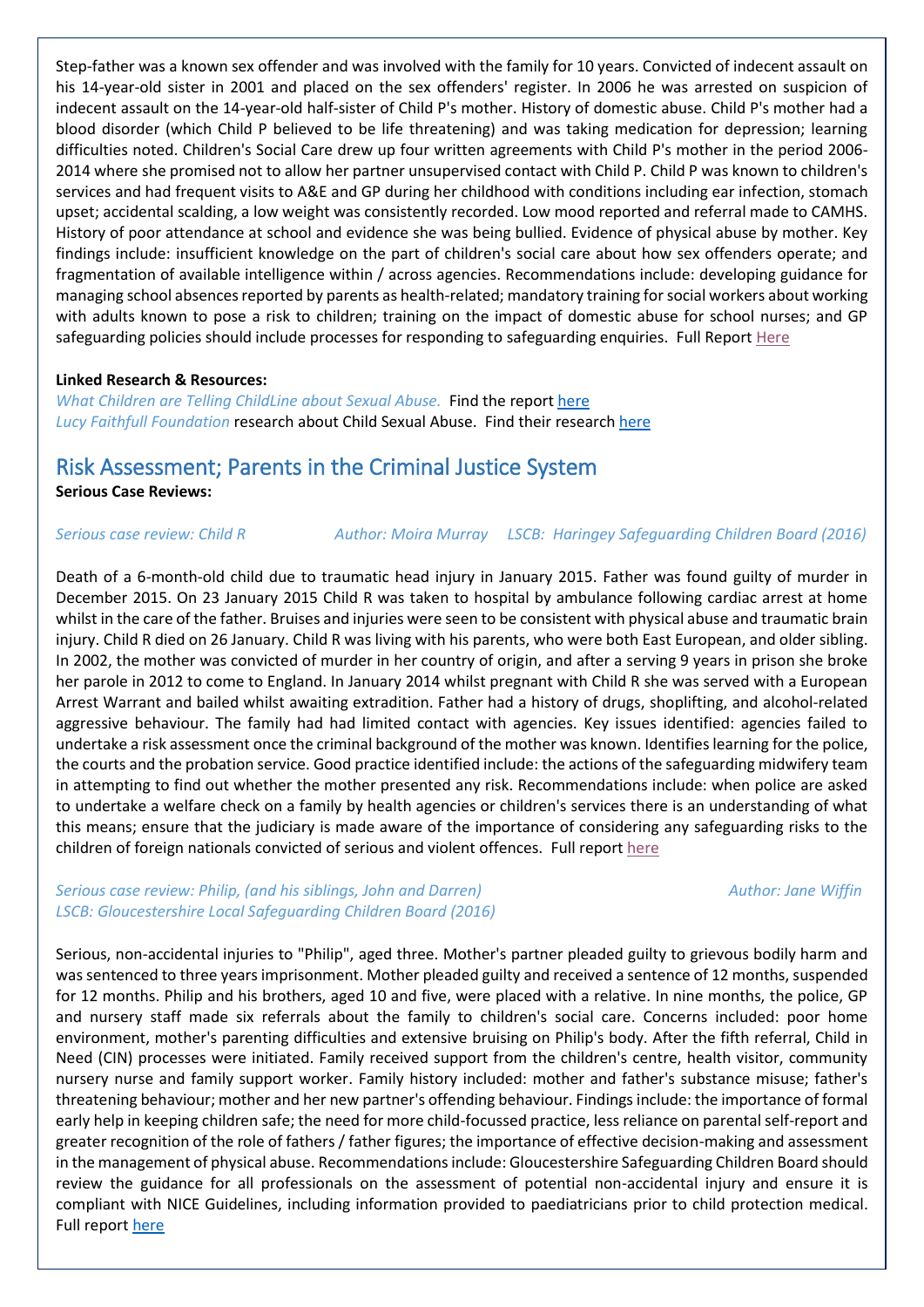#### **Linked Research & Resources:**

*Barnardos iHop* The **[Practitioner's Guide to supporting children and families affected by parental offending](https://www.i-hop.org.uk/app/answers/detail/a_id/886)** is a fantastic free resource packed with practice tips and tools. The i-HOP **[Quality Statements and Toolkit](https://www.i-hop.org.uk/app/answers/detail/a_id/759)** enables services to self-assess and develop an action plan for work with this potentially vulnerable group.

## Parental Learning Disability

**Serious Case Reviews:**

*Serious case review: Bethany Author: Amy [Weir](https://library.nspcc.org.uk/HeritageScripts/Hapi.dll/search2?SearchTerm=AMY+WEIR&Fields=A&Media=%23&Dispfmt=B&SearchPrecision=10&DataSetName=LIVEDATA) LSCB: [Central Bedfordshire Safeguarding Children Board](https://library.nspcc.org.uk/HeritageScripts/Hapi.dll/search2?SearchTerm=CENTRAL+BEDFORDSHIRE+SAFEGUARDING+CHILDREN+BOARD&Fields=P&Media=%23&Dispfmt=B&SearchPrecision=10&DataSetName=LIVEDATA) (2016)*

Death of a girl, Bethany, aged 19 months on 11 April 2015. Cause of death was inconclusive after an open verdict at the inquest. Both parents had learning difficulties and troubled childhoods. Concerns were expressed by professionals from pre-birth onwards as to the parenting capacity of both parents. Bethany had been the subject of a Child Protection Plan for Neglect from October 2013. The parents received Early Support in parenting Bethany, and later a Care Order was put in place for Bethany to remain in her mother's care with the support of professionals and extended family when the father moved out. After key family members withdrew their support, the Care plan was in breach and the process to take Bethany into care was started. Bethany died before steps towards removal could be completed. Findings include: the assessment of parental capacity is essential; vulnerability of the parents should not override the needs of the child; over-reliance on extended family support in planning; there were issues of professional bias. Recommendations include: the LSCB should examine parental assessment processes; be able to identify and respond to neglect; ensure multi-agency challenge processes are in place for child protection plans lasting longer than 9 months. Full report [here](https://library.nspcc.org.uk/HeritageScripts/Hapi.dll/filetransfer/2016CentralBedfordshireBethanyOverview.pdf?filename=AA58F75CEDE68892A73FB681FE246B8371684F102152F0AA780A14959D3BCE5767137B3B2A935011CBAEC3068664FF681AA6D2524E357BAB96C006752CCD756759AD77BD1E389823A55CFAAE74B2EE64F46C611AD1724BE1AC50776135E5AAAFFECACF7BEF2670FD3EBA3E8A7CE118EA7635E642DEA42BEE7AF9C855AA6F751CCA39BECF7997D0B1A8AA04E63989B97261D310EEDEAA594EA4104CB85E2CDB686FE1A4&DataSetName=LIVEDATA)

#### **Linked Research & Resources:**

*BILD Resources* about Parenting can be found [here](http://www.bild.org.uk/resources/useful-resources/parenting-to-workforce/#Parenting)

*Parents with Learning Disabilities* by [Ailsa Stewart](https://www.iriss.org.uk/authors/ailsa-stewart) and [Gillian MacIntyre.](https://www.iriss.org.uk/authors/gillian-macintyre) Article from April 2017 [here](https://www.iriss.org.uk/resources/insights/parents-learning-disabilities)

## Looked After Children

**Serious Case Reviews:**

*Serious case review: Child T Author: Naomi [Bentley-Lawson](https://library.nspcc.org.uk/HeritageScripts/Hapi.dll/search2?SearchTerm=NAOMI+BENTLEY+LAWSON&Fields=A&Media=%23&Dispfmt=B&SearchPrecision=10&DataSetName=LIVEDATA) LSCB: [Warwickshire Safeguarding Children Board](https://library.nspcc.org.uk/HeritageScripts/Hapi.dll/search2?SearchTerm=WARWICKSHIRE+SAFEGUARDING+CHILDREN+BOARD&Fields=P&Media=%23&Dispfmt=B&SearchPrecision=10&DataSetName=LIVEDATA) (March 2017)*

Death of a 23-month-old infant due to non-accidental injuries whilst in foster care in June 2013. Child T was a looked after child who was placed with foster carers in March 2013 as a result of injuries sustained whilst in his mother's care. In June 2013 Child T died following admission to hospital with non-accidental injuries. The foster mother pleaded guilty to manslaughter and was sentenced to a term of imprisonment. Key learning include: the role of fostering social workers includes considering the needs and wellbeing of the children in foster care from a safeguarding perspective; regular and consistent supervision of foster placements is crucial for safeguarding children; unrealistic expectations and views of foster carers due to lack of knowledge of child development must be challenged and addressed through training; information sharing between teams within a local authority is important. Recommendations include: ensure that partner agencies give sufficient scrutiny and importance to the safeguarding of looked after children; social workers should be made aware of the need to formally register any concerns about the care offered by foster carers as complaints to be investigated; the role of the Family Nurse Practitioner needs to be clarified where children are in foster care. Full report [here](https://library.nspcc.org.uk/HeritageScripts/Hapi.dll/filetransfer/2017WarwickshireChildTOverview.pdf?filename=AA58F75CEDE68892A73FB681FE246B8371684F102152F0AA780A14959D3BCE5767137B3B2A935011CBAEC3068664FF681AA6D2524E357BAB96C006752CCD756759AD77BD1E389823A55CFAAE74B2EE64F46C611AD1724BE1AC50776135E4AAAFFECACF7BEE3274E13DA13C8D4DEC15FE7C04EA58DAA90DC44EF9CE4BA2647B7DCC38AAC4E52C9E22493E22D3533ED9DC64009DF489A934E4D21B69&DataSetName=LIVEDATA)

**Linked Research & Resources:**

*NSPCC Information about Safeguarding Children in Care.* Find the page [here](https://www.nspcc.org.uk/preventing-abuse/child-protection-system/children-in-care/safeguarding/)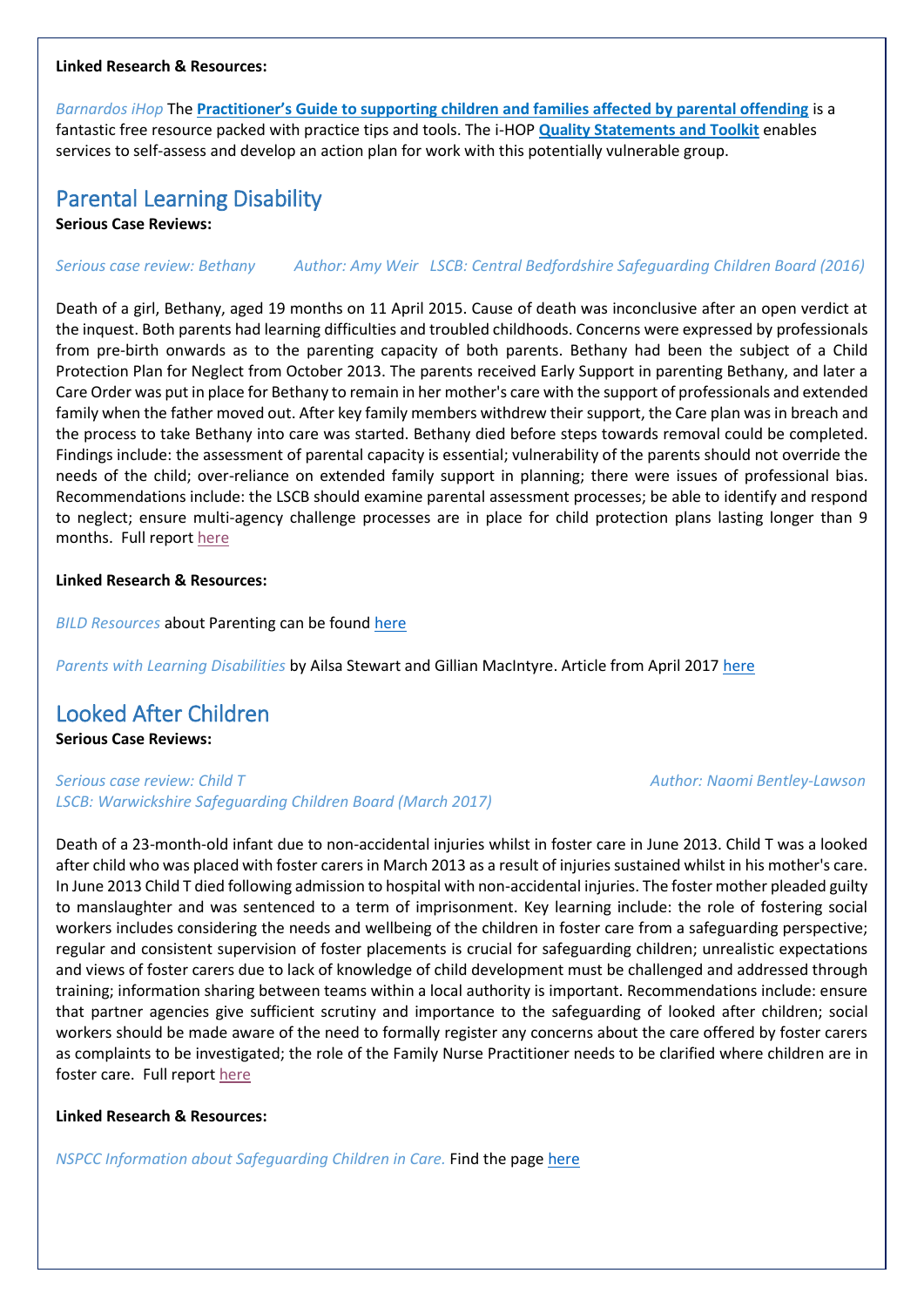## Radicalisation

**Serious Case Reviews:**

### *Serious case review: Siblings W and X Authors: Edi [Carmi](https://library.nspcc.org.uk/HeritageScripts/Hapi.dll/search2?SearchTerm=EDI+CARMI&Fields=A&Media=%23&Dispfmt=B&SearchPrecision=10&DataSetName=LIVEDATA) and Anna [Gianfrancesco](https://library.nspcc.org.uk/HeritageScripts/Hapi.dll/search2?SearchTerm=ANNA+GIANFRANCESCO&Fields=A&Media=%23&Dispfmt=B&SearchPrecision=10&DataSetName=LIVEDATA) LSCB: [Brighton and Hove Local Safeguarding Children Board](https://library.nspcc.org.uk/HeritageScripts/Hapi.dll/search2?SearchTerm=BRIGHTON+AND+HOVE+LOCAL+SAFEGUARDING+CHILDREN+BOARD&Fields=P&Media=%23&Dispfmt=B&SearchPrecision=10&DataSetName=LIVEDATA) (July 2017)*

Reported deaths of two brothers in Syria in 2014; it is understood they went with a friend to join their elder brother fighting for the Al-Nusra Front. Child W died soon after his 18th birthday (but travelled when he was under 18), and Child X died aged 17. The children had several siblings and grew up in Brighton but spent considerable periods in their parents' North African/Middle Eastern country of origin. It is understood that the family came to the UK because they opposed the regime in their country and at least one family member was killed for his political beliefs. The family left the UK for several years, and were victims of racism when they returned. The children disclosed physical and domestic abuse by their father and became subject to child protection plans; the mother separated from the father who spent long periods overseas. Child W and his sibling Q began behaving antisocially and became involved with Youth Offending Services. Siblings W and X left the UK in January 2014. Professionals believed the boys were in the parents' country of origin. Uses the SCIE (Social Care Institute for Excellence) Learning Together methodology to identify findings, including: professionals do not have effective ways to intervene in families who have suffered long standing trauma: this can increase the risk of young people being vulnerable to exploitation; efforts to support children so they are less likely to become vulnerable to radicalisation do not seem to address all the core issues. Recommendations include: practitioners need to have a greater understanding of, and curiosity about, the role and potential impact of culture, identity, gender, religion and beliefs on children. Full report [here](https://library.nspcc.org.uk/HeritageScripts/Hapi.dll/filetransfer/2017BrightonAndHoveSiblingsWAndXOverview.pdf?filename=AA58F75CEDE68892A73FB681FE246B8371684F102152F0AA780A14959D3BCE5767137B3B2A935011CBAEC3068664FF681AA6D2524E357BAB96C006752CCD756759AD77BD1E389823A55CFAAE74B2EE64F46C611AD1724BE1AC50776135E4AAAFFECACF7BEE2767FA2DA02B8950C512E85128F454E5A43BE751F2DB4E9C406237E413BADC6284CEFAAFE0122D01189CE3B19EC1775B3372588AF6797C7FFDD1A55A755C5E24&DataSetName=LIVEDATA)

#### **Linked Research & Resources:**

*Safeguarding and Radicalisation (DfE)* Findings from research conducted with 10 local authorities in March and April 2016 include: staff were most confident responding to radicalisation in local authorities where safeguarding and child protection teams had arrived at a clear conclusion about who should take ownership of these cases, and developed guidance around assessment and handling of radicalisation cases*.* Full document [here](https://www.gov.uk/government/uploads/system/uploads/attachment_data/file/635262/Safeguarding_and_Radicalisation.pdf)

### *What the Prevent Duty Means for Schools* Find the report [here](http://azizfoundation.org.uk/wp-content/uploads/2017/07/What-the-Prevent-Duty-means-for-schools-and-colleges-in-England.pdf)

*NEW Prevent Resources: Reclaim Radical (Leicester Prevent)* Leicester's Young Advisors have launched an excellent new toolkit which includes a series of films spelling out the difference between 'radical' and 'radicalised'. The films have been developed with the help of the city council's youth service, the Prevent programme and local film company Badshoes Film. Toolkit available [here](http://www.leicesterprevent.co.uk/wp-content/uploads/2017/09/Reclaim-Radical-Final-2017.pdf?mc_cid=1623fa4fd3&mc_eid=a3bc4ba262) Films available [here](https://www.youtube.com/playlist?list=PL4_r-tLAparSiBlldt0tY7D298hC2bQow)

# **Neglect** Serious **Serious**

### **Case Reviews:**

#### *Serious case review: Child M Author: [Howard](https://library.nspcc.org.uk/HeritageScripts/Hapi.dll/search2?SearchTerm=HOWARD+JONES&Fields=A&Media=%23&Dispfmt=B&SearchPrecision=10&DataSetName=LIVEDATA) Jones LSCB: [Waltham Forest Safeguarding Children Board](https://library.nspcc.org.uk/HeritageScripts/Hapi.dll/search2?SearchTerm=WALTHAM+FOREST+SAFEGUARDING+CHILDREN+BOARD&Fields=P&Media=%23&Dispfmt=B&SearchPrecision=10&DataSetName=LIVEDATA) (June 2017)*

6-year-old child, "M", who witnessed the murder of her mother, "B", in September 2014. M had been looked after and subject to a child protection plan. This was stepped down to a Child in Need plan before the case closed. During the period under review, there were concerns M was experiencing neglect. The police made five reports to children's social care. M's school made a referral to the education welfare service and a multi-agency referral to children's social care. A decision that the case did not meet the threshold for a child protection investigation was challenged. A planned social worker visit did not take place because B and M moved to another authority. A referral was made to the new authority but B and M had no further contact with agencies prior to B's death. B had been looked after as a child and experienced physical and sexual abuse, she had substance misuse problems and experienced domestic abuse. Findings include: inconsistent information sharing processes resulted in no one agency having an overview of the child's history and needs; universal services were not consistently applying assessment frameworks to help aggregate repeat lowlevel presentations of neglect; families with known child protection concerns were not being "tracked" across local authority boundaries. Recommends the LSCB consider questions including: how confident they are that agreed thresholds in use across all services are embedded in practice, being applied consistently, and are sufficiently sensitive to identify indicators of cumulative neglect. Full repor[t here](https://library.nspcc.org.uk/HeritageScripts/Hapi.dll/filetransfer/2017WalthamForestChildMOverview.pdf?filename=AA58F75CEDE68892A73FB681FE246B8371684F102152F0AA780A14959D3BCE5767137B3B2A935011CBAEC3068664FF681AA6D2524E357BAB96C006752CCD756759AD77BD1E389823A55CFAAE74B2EE64F46C611AD1724BE1AC50776135E4AAAFFECACF7BEE3274FF3EA03E8B78EB0EE96A33C159DFA13DC677EAD94FBD686924922CA8DFAC85A8D9655F920964E4253DCF2F262B4604B21811E57323&DataSetName=LIVEDATA)